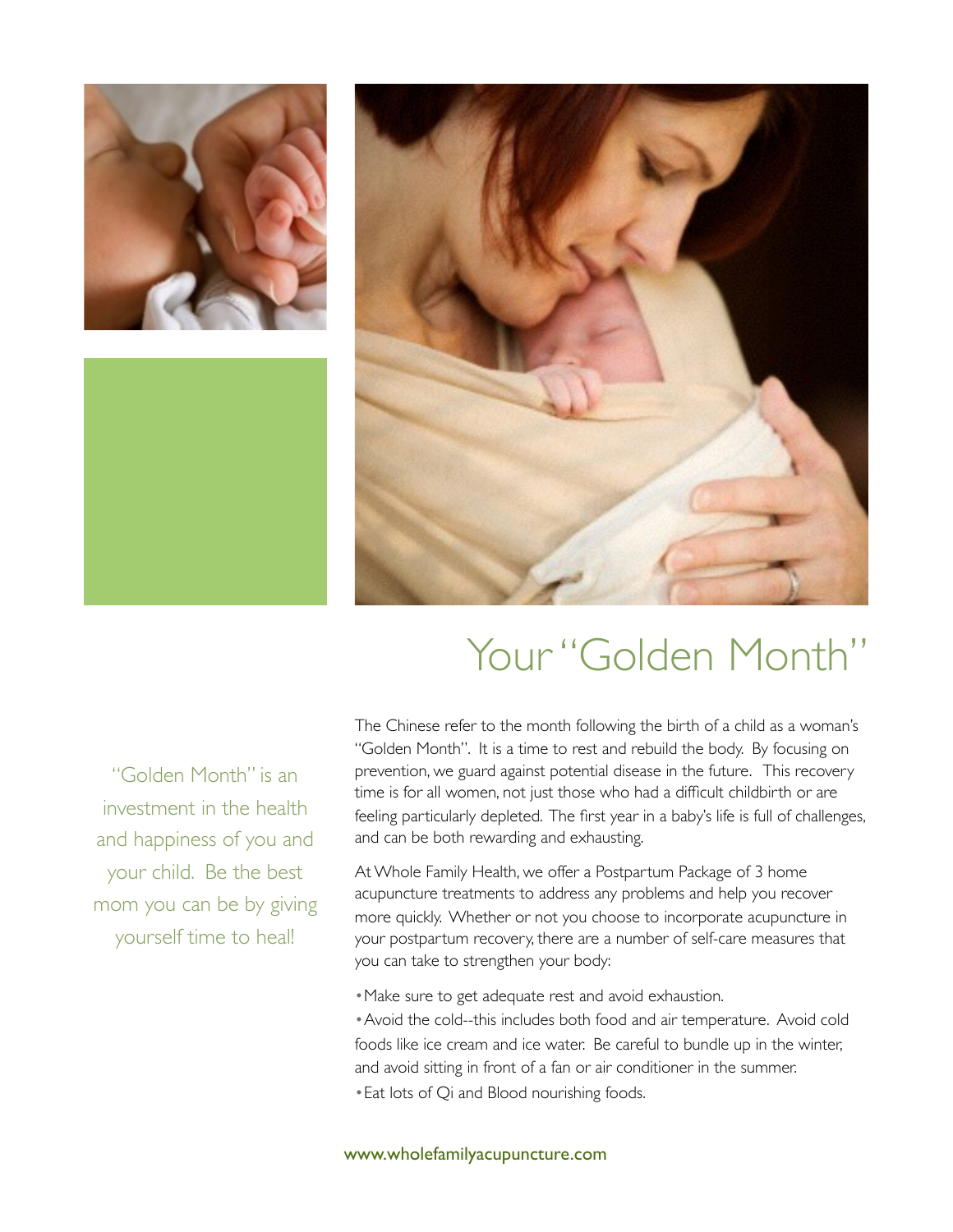## Useful Acupressure Points





#### Gall Bladder 21 to Aid Letdown

There is something your partner can do to help you with breastfeeding! Gall Bladder 21 promotes efficient breast feeding by stimulating the letdown reflex. This is an area where many women store lots of tension, and is a good point for a general massage.

To locate Gall Bladder 21, draw an imaginary line between the bony prominence of the neck (C7) and the top of the shoulder joint. Gall Bladder 21 is located midway along this line, at the highest point on the shoulder muscle. Feel for the most tender spot in this area.

At the beginning of each nursing session, have your support person stand behind you and place moderate pressure, either with thumbs or elbows, on both points. Discontinue pressure after nursing is well established.



#### Spleen 6 for Afterpains

Afterpains are cramps that occur in the first few days following childbirth. They are a result of the uterus shrinking back to its normal size. While these are usually mild for first-time moms, they tend to get worse with each successive pregnancy and can be quite intense.

Pressure on the acupoint Spleen 6 can greatly reduce the pain from these cramps, with some women calling the results "magical".

Spleen 6 is located 4 finger-breadths above the medial malleolus (the bony prominence on the inside of your ankle), just off the shin bone. Feel for the most tender spot in this area.

To use this point, apply pressure at Spleen 6 every time you begin breastfeeding. The best way to accomplish this to have your support person apply strong pressure to both legs as you begin nursing. If this is not possible, you can do the acupressure yourself for 1-3 minutes just before you begin nursing.

*For more suggestions on treating afterpains, see the tea recipe on page 4.*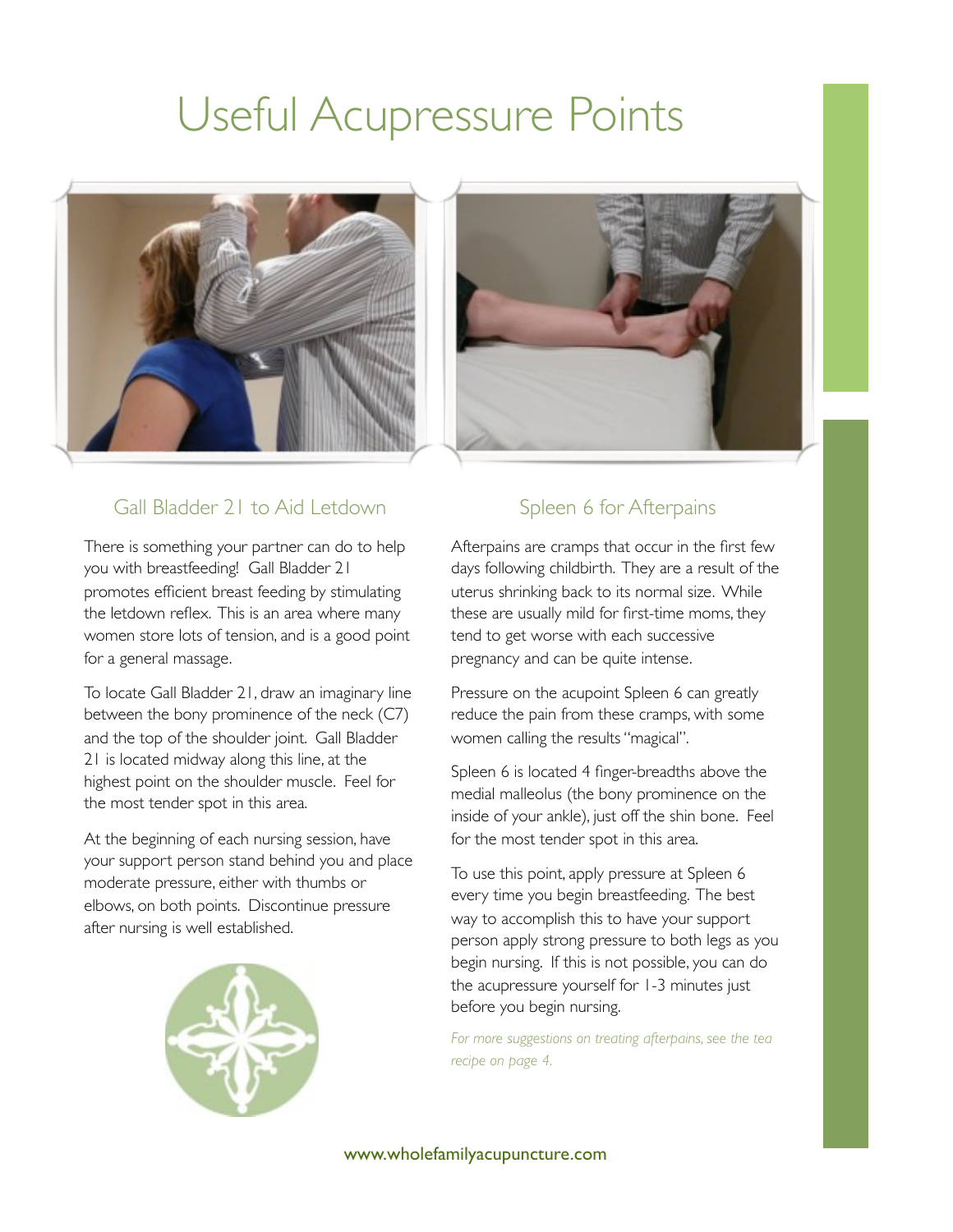### Food Therapy for a Fuller Recovery

Food therapy in the postpartum period is focused on rebuilding the Qi and Blood lost during pregnancy and childbirth. Qi and blood deficiency can manifest as fatigue, hair loss, insomnia, postpartum depression, and many other illnesses.

Qi is the term used in traditional Chinese medicine to describe the body's energy, which flows along meridians. Blood is seen as a condensed form of Qi that nourishes the body. To successfully build Blood and Qi, it is important to have a strong digestive system capable of extracting all the nutrients from food.

In traditional Chinese medicine, the digestive system is imagined as a pot of boiling soup. To digest foods properly, the body must bring food up to this temperature. Therefore, cooked grains, and lightly cooked or steamed vegetables are easier to digest than raw or icy cold foods. This is the reason we eat chicken noodle soup and drink warm liquids when we are sick!

The foods listed in the charts below are especially good at building Qi and Blood. For some recipe ideas, see the following page.

| Foods that tonify Qi |                                                                                                                                   |
|----------------------|-----------------------------------------------------------------------------------------------------------------------------------|
| Grains               | barley, buckwheat, corn, lentils, oats*, rice*, sweet rice*, wheat bran                                                           |
| Vegetables           | asparagus, button mushrooms, cabbage, eggplant, peas, potato*, pumpkin, shitake mushroom, squash*,<br>sweet potato*, tomato, yam* |
| Fruit                | apple, cherry*, date*, fig*, grape*, raisins*                                                                                     |
| Bean products        | black soya, kidney, tofu*                                                                                                         |
| Nuts & Seeds         | almond, black sesame, coconut (meat), peanut, walnut                                                                              |
| Meat/Dairy           | beef*, chicken*, ham*, lamb*, chicken egg                                                                                         |
| Oils and Condiments  | honey, malt sugar, molasses*                                                                                                      |

\*Especially useful to tonify Spleen Qi

| Foods that nourish Blood |                                                                                                                       |
|--------------------------|-----------------------------------------------------------------------------------------------------------------------|
| Grains                   | barley, corn, oats, rice, sweet rice, wheat bran                                                                      |
| Vegetables               | alfalfa sprout, artichoke*, beets*, button mushroom, cabbage, celery, dark leafy greens, shitake<br>mushroom, spinach |
| Fruit                    | apple, apricot, avocado*, date*, fig, grape*, raisins*                                                                |
| Beans                    | aduki, black soya, kidney                                                                                             |
| Nuts & Seeds             | almond, black sesame                                                                                                  |
| Meat/Dairy               | beef*, pork*, chicken egg                                                                                             |
| <b>Herbs</b>             | parley                                                                                                                |
| Beverages                | soy milk                                                                                                              |